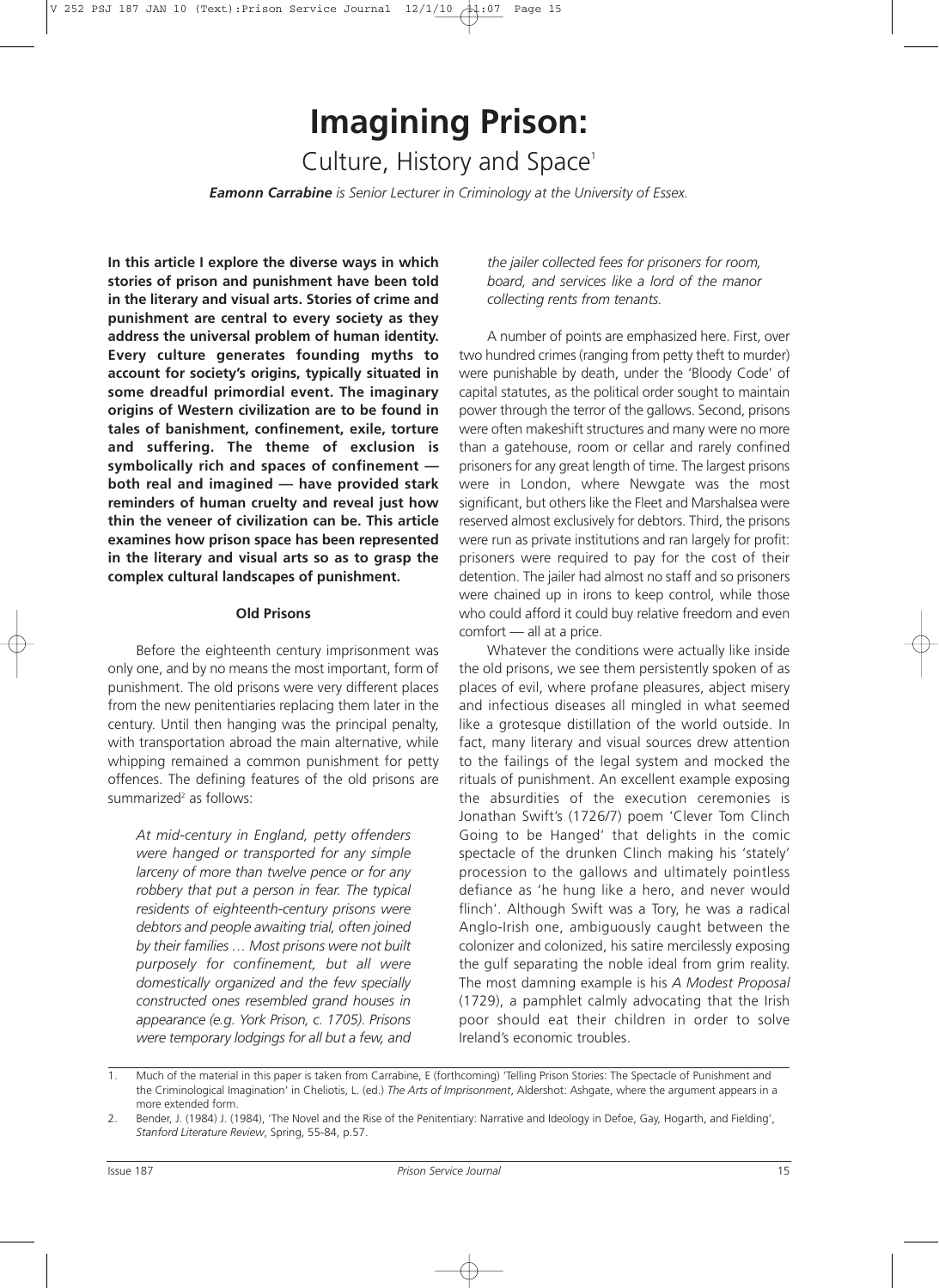Early modern authors were drawing on, and occasionally, transcending already existing literary forms. Daniel Defoe is the archetype. Indeed, he was imprisoned many times, mostly for debt but occasionally over his political writings, including a fivemonth stretch in Newgate following the 1702 publication of his *The Shortest Way with the Dissenters*, a pamphlet mocking High Church extremism. Although this punishment was severe, more degrading to Defoe were the three visits to the pillory he endured as part of the sentence. By the 1720s he was successfully writing feigned autobiographies, including *Robinson Crusoe, Moll Flanders*, *Colonel Jack*, and *Roxanna*, which have become well known as amongst the first English novels. *Moll Flanders* takes the form of a gallows confessional and includes a spiritual rebirth in Newgate prison at the depths of Moll's misfortune. In the book the prison is cast as a macabre gateway, yet in Moll's case it does

not lead to the gallows, but to a new life in the New World. Her crimes make her rich, and her penitence enables her to enjoy a prosperous life in Virginia. It is this heavily ironic structure that enlivens the text, but behind all the adventures lays the looming presence of Newgate, where Moll was born to a woman sentenced to death for shoplifting and to where she inevitably returns. Like that other great picaresque novel from the eighteenth century, *Tom Jones*<sup>3</sup> who was 'born to be hanged', the shadow of the gallows hangs

over the central protagonist and the prison occupies a pivotal place in the narrative. The dramatic crisis is reached when the reckless but good natured hero ends up in the Gatehouse, following a series of amorous encounters and comic adventures, as a result of his half-brother Blifil's treachery (who has Tom framed for robbery and sentenced to death). It is just at the darkest hour, when all seems lost, that Tom's true parentage is revealed and the natural order is restored, enabling him to marry his childhood sweetheart.

Fielding's fiction is much more tightly plotted than Defoe's, and in doing so he exposes the distance between how things really are and how they ought to be. One suggestion is that in the real world Tom would have ended up hanged and the villainous Blifil may well have become prime minister4 . An irony Fielding had earlier explored in his *Mr. Jonathan Wild the Great* (1743), where the notorious thief-taker becomes synonymous with Walpole's leadership of Parliament satirically drawing the barbed comparison between Wild's criminal organization and Walpole's manipulative control of government. There is a crucial tension between what actually happens in a Fielding novel, suggesting that the world is a bleak place, and the formal structuring of those events, implying pleasant symmetries, poetic justice and harmonic resolution. It is as if his earlier career as a successful comic playwright and later years spent as a harsh London magistrate combine to produce work obsessed with preserving traditional forms of authority, yet fascinated by the disruptive energy of the outcast.

#### *Prisons of Invention*

The work that most revels in the many contradictions governing representations of crime,

In the book the prison is cast as a macabre gateway, yet in Moll's case it does not lead to the gallows, but to a new life in the New World.

justice and punishment during this era is John Gay's (1728) hugely successful musical drama, *The Beggar's Opera*. Using popular English and Irish folk tunes instead of intricate arias, and set in the criminal underworld rather than royal palaces, the piece gleefully parodies the generic conventions of the then fashionable Italian opera. Although the central characters have become mythical figures they were based on well known criminals from early eighteenth century London. The character Peachum, was

modelled on the infamous thief-catcher Jonathan Wild, both of whom impeached (that is they informed on) their criminal associates for the reward offered by the authorities. The dashing highwayman-hero Macheath (later immortalised in Brecht-Weill's *Threepenny Opera* and the popular song 'Mack the Knife') was based on Jack Sheppard, who had achieved celebrity status through the ingenuity with which he was able to escape different prisons, including Newgate. The original idea for the play is often attributed to Jonathan Swift, who suggested to Gay that he might write a 'Newgate pastoral, among the whores and thieves there', but the ploy of associating Newgate society with larger political corruption was already a familiar one. There is no doubt that the play was immediately successful and no one was in any doubt that the Walpole's government was the target of the satire.

<sup>3.</sup> Fielding, H. (1749/1975), *Tom Jones* p.118.

<sup>4.</sup> Eagleton, T. (2005), *The English Novel: An Introduction*, Oxford: Blackwell, p.59.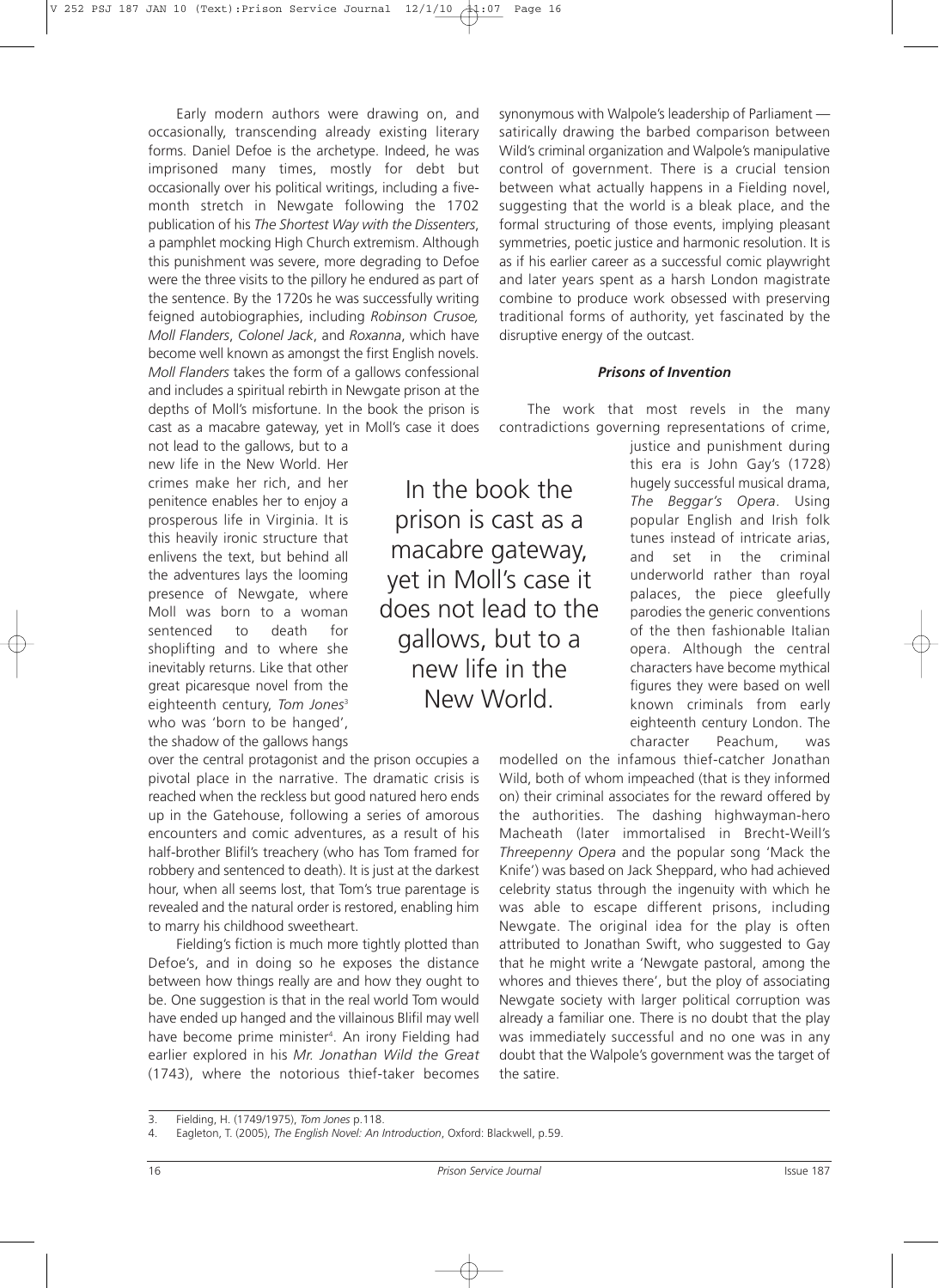The play also informed the visual art of William Hogarth. One of his earliest oil paintings depicts the climactic scene of *The Beggar's Opera* (1729), where all the main characters are grouped on the stage [Figure 1], which mimics and mocks the compositional dynamics of contemporary paintings of more noble families. The juxtaposition between respectable and criminal, which the play successfully exploits, is developed in two of his famous sequences *The Harlot's Progress* (1730/32) and *The Rake's Progress* (1734/35). The titles are clearly ironic, as the engravings chart the demise of naïve protagonists caught up in corrupt social institutions. The prison depicted in Hogarth's (1729) painting of *The Beggar's Opera* is also important as it borrows from a Baroque tradition of theatrical stage design largely lost to us now (they have long since crumbled away), but had a major influence on the Gothic imagination emerging much later in the eighteenth century. By innovatively producing a *scene per angolo* (a way of looking at things at an angle) it appeared to deepen the stage and gave quite extravagant illusions of perspective. It is this lofty prison setting (combining elements of both palace and dungeon), that Hogarth captures in his painting, though others were to produce far more melodramatic images.

The most fantastic imagining of the prison as a space of labyrinthine nightmares is contained in the *Carceri d'Invenzione* series initially published by Giambattista Piranesi in 1750. These 'prisons of invention' draw on the operatic set design tradition, but transform the conventions into megalomaniac structures that have had an immeasurable impact on cultural sensibilities. In his own day Piranesi had achieved acclaim for a series of striking images of the decaying architecture of ancient Rome, the scale of which informed the awesome imagery contained in the *Carceri* (see Figure 2). Piranesi's architectural settings bare scant relation to actually existing prison buildings (or even theatrical stage sets), but they do herald a new aesthetic combining both terror and beauty to sublime effect. Many critics have noted how the carceral spaces depicted by Piranesi are fantasy worlds that pervade gothic treatments of imprisonment. Indeed, ancient ruins, dark forests, inaccessible castles, dank dungeons and raging thunderstorms (amongst other elemental forces) were becoming attractive to a new sensibility developing in the eighteenth century.

This fascination with horror would be soon called the Gothic and while it could very easily fall into hammy melodrama (a tone wonderfully sent up in Jane Austen's *Northanger Abbey*, written in the 1790s) the creeping unease generated by Franz Kafka's modernist fiction is hugely indebted to the *romans noir*. In his novels *The Trial* (1914) and *The Castle* (1922) and shorter stories like 'Before the Law', 'In the Penal Colony' and 'The Metamorphosis' they each take up the theme of an innocent victim caught up in relentless



**Figure 1**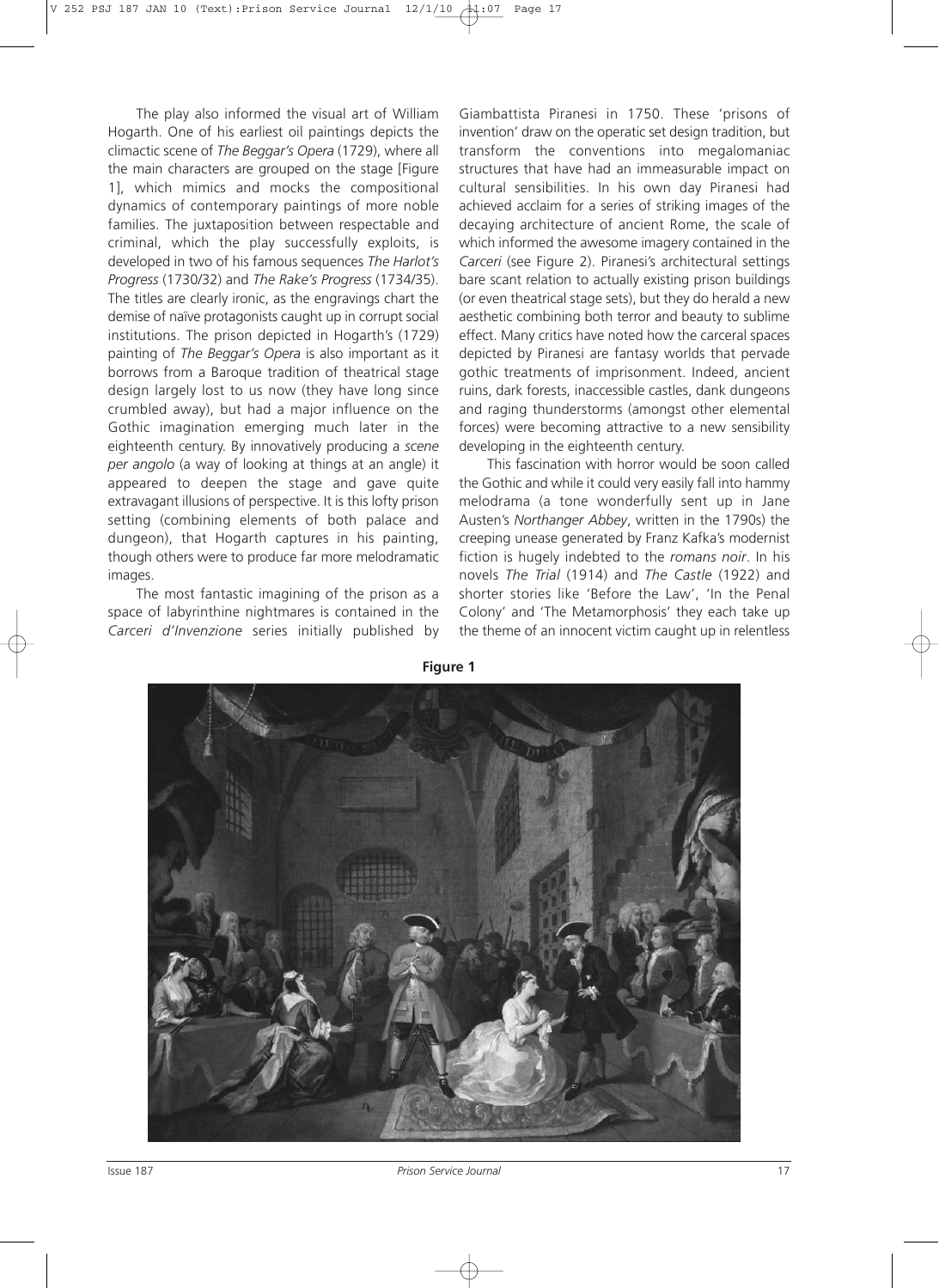**Figure 2**



machinations well beyond their control. From Josef K's arrest for a nameless crime in *The Trial* (with no hope of acquittal) to Gregor Samsa's grotesque metamorphosis (into a giant insect) the stories explore the question of confinement with immensely unsettling results. In the latter tale the horror derives not so much from the monstrous transformation but in the initially embarrassed and then indifferent way his family react to Gregor's plight — eventually leaving him to die alone in his room — raising profound questions about our own responses to the suffering of others.

Aside from fuelling the Gothic imagination, these diverse forms of penal representation have also informed actual carceral spaces. It has been noted<sup>5</sup> how:

*from France came a number of architectural projects attempting to create prisons from the images of incarceration in the arts. Those produced by Boullée, Ledoux, Houssin and Bellet in the 1780s and 1790s are well known: oppressive, massive, and monumental, with balefully lit* cachots *surrounded by monolithic masonry. Only the capaciousness of the stage set was lost. They were declarations that architecture was, above all, an art of evocation. The incalculable weight of stone, the encasing exteriors, the immuring courts*

*filled with shadow, the melancholy dungeons pierced with a single ray of light, the entire prison was becoming a cultural reminiscence.*

This is a crucial point. All these images looked to the past and appeared anachronistic when compared to the burgeoning prison reform movement then gathering force. As yet it did not possess a distinctive architectural vision, but when it did find one it would be one that looked forward.

Nevertheless, from the 1760s onwards many prison exteriors consciously drew on these forbidding elements, while the interior practices remained mostly intact. Bender (1984:58) has described how the old system based on gaoler's fees stubbornly resisted change, while new prison designs 'outwardly assumed a fearful, awesome, sublimely intimidating aspect imagery envisioned in the graphic arts by Piranesi and in architecture by George Dance's 1768 design for London Newgate.' At the same time the famous prison reformer John Howard denounced the interior design of the New Newgate as 'hopelessly old-fashioned'. The rebuilt Newgate was the last and grandest prison to be constructed before the full impact of late eighteenth century reform was realised. Between the demolition of old Newgate in 1767, which was still essentially a medieval gatehouse, and the completion of the 'Model

<sup>5.</sup> Evans, R. (1982), *The Fabrication of Virtue: English Prison Architecture, 1750-1840*. Cambridge: Cambridge University Press, p.80.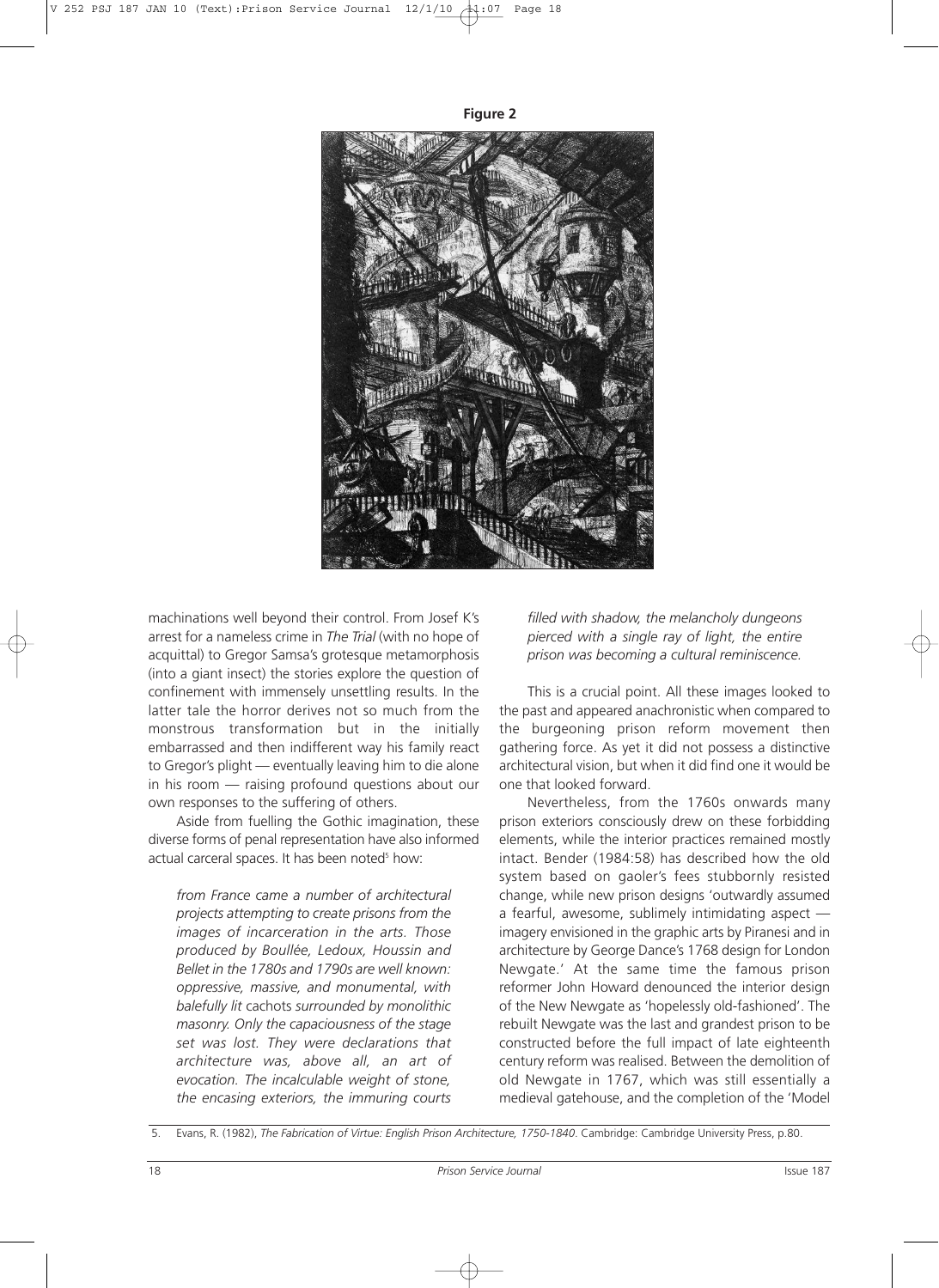Prison' at Pentonville in 1842 nearly every gaol and house of correction in England had been demolished and rebuilt according to new principles of confinement.

# *The Penitentiary Ideal*

Throughout the eighteenth century the cultural and ideological importance of the law ensured that it remained at the forefront of public debate. These discussions took many forms, yet always provided commentary — ranging from the burgeoning newspapers, satirical journals, political pamphlets through to literary sources like poems, novels and plays. Such sources could deliver quite damning critiques of the government through stories of crime and punishment. This literature is important as it is closely allied to the rise of the liberal public sphere from the early eighteenth century. The 'public sphere' was much more than a purely discursive realm but was grounded in a network of social spaces and institutions that regulated manners and promoted urbane conduct.

Satire was a form of political opposition highlighting the cultural tensions between the civilised and barbaric in metropolitan life, so that accompanying the development of a refined public sphere were numerous attempts at 'social hygiene' seeking to regulate the unruly and the vulgar. It is in this context that John Howard's (1777) *The State of the Prisons* can be understood, a book popularising prison reform by documenting just how bad conditions were in English prisons, especially when compared to European institutions. Howard was offended by the indiscriminate mixing of men and women, the lack of segregation between the tried and untried, the open sale of alcohol, gambling and generally filthy conditions, where diseases like typhus were rife, rules disregarded and prisoners whiled away their time in 'sloth, profaneness and debauchery'. Ultimately, the unruly prison was morally degenerate and the squalid antithesis of Christian benevolence. Influenced by religious piety and Enlightenment reason, Howard and his fellow reformers advocated the benefits of classification, isolation and sanitation to create the impression that prison was the natural form of punishment.

But there was no single victory of the penitentiary idea. Reformers were divided over the kind of work prisoners should do and the role of solitary confinement. It was in this climate that Jeremy Bentham pitched his famous Panopticon prison design in 1787. The novel idea was that inspection would be continuous from a central watchtower, but the caged inmates would not know whether they were being watched in their peripheral cells because of a series of blinds shielding the inner tower. Critics not only worried over the tyranny exemplified in the design, but disliked Bentham's insistence that the panopticon could be ran as a profitable commercial business. This latter

objection ultimately led to the rejection of his plans. Nevertheless, significant elements of his design have informed subsequent prisons.

Revisionist historians have demonstrated how the penitentiary offered a vision of social order set to discipline the urban poor, while containing the social disruptions unleashed by rising unemployment and new class divisions in the first half of the nineteenth century. By the middle of the nineteenth century the characteristic features of the modern prison are in place and almost the entire range of Georgian criminal sentences — the pillory, the whipping post, the gallows, and the convict ship — had disappeared from public view by the 1860s. There is no doubt that the new institution was involved in the ideological legitimation of industrial society and the extension of disciplinary techniques through new systems of classification, examination and surveillance.

# *Realism and Punishment*

If satire was the defining form of cultural opposition in the eighteenth century, then it is the language of realism that explored the many contradictions of imprisonment in the nineteenth century. One of the first and greatest exponents of realism was the Spanish artist Francisco Goya. From the 1790s onwards he produced paintings depicting torture, madness and terror that are still profoundly moving. Amongst the earliest are *Interior of a Prison* and *Yard with Lunatics* (both 1793-4), which recall Piranesi's fantasy architectural settings of shadow, misery and chains. Later drawings like his now famous series *The Disasters of War* (1814-1818) document the true horror of combat in dreadful detail. By the middle of the nineteenth century French painters like Gustave Courbet and Édouard Manet strove for 'Le Réalisme', heralding a further move away from conventional wealthy subjects to lowly urban themes capturing not just the alienation but also the vitality of contemporary metropolitan life. Contrasting somewhat with realist conventions are the intense pieces produced by Vincent van Gough, including the famous *Prisoners Round* (1890), depicting prisoners walking in a futile circle in an exercise yard *http://upload.wikimedia.org/wikipedia/commons/9/9e/ Vincent\_Willem\_van\_Gogh\_037.jpg* Van Gough's painting though is not overly concerned with providing an accurate representation of prison life, but through the evocative colours and exaggerated forms the haunting image has something more telling to say on the experience.

Ultimately realism reached its fullest expression in the nineteenth century novel. Not all novels are realist, but it has become the dominant style in which they are written and the measure against which they are judged.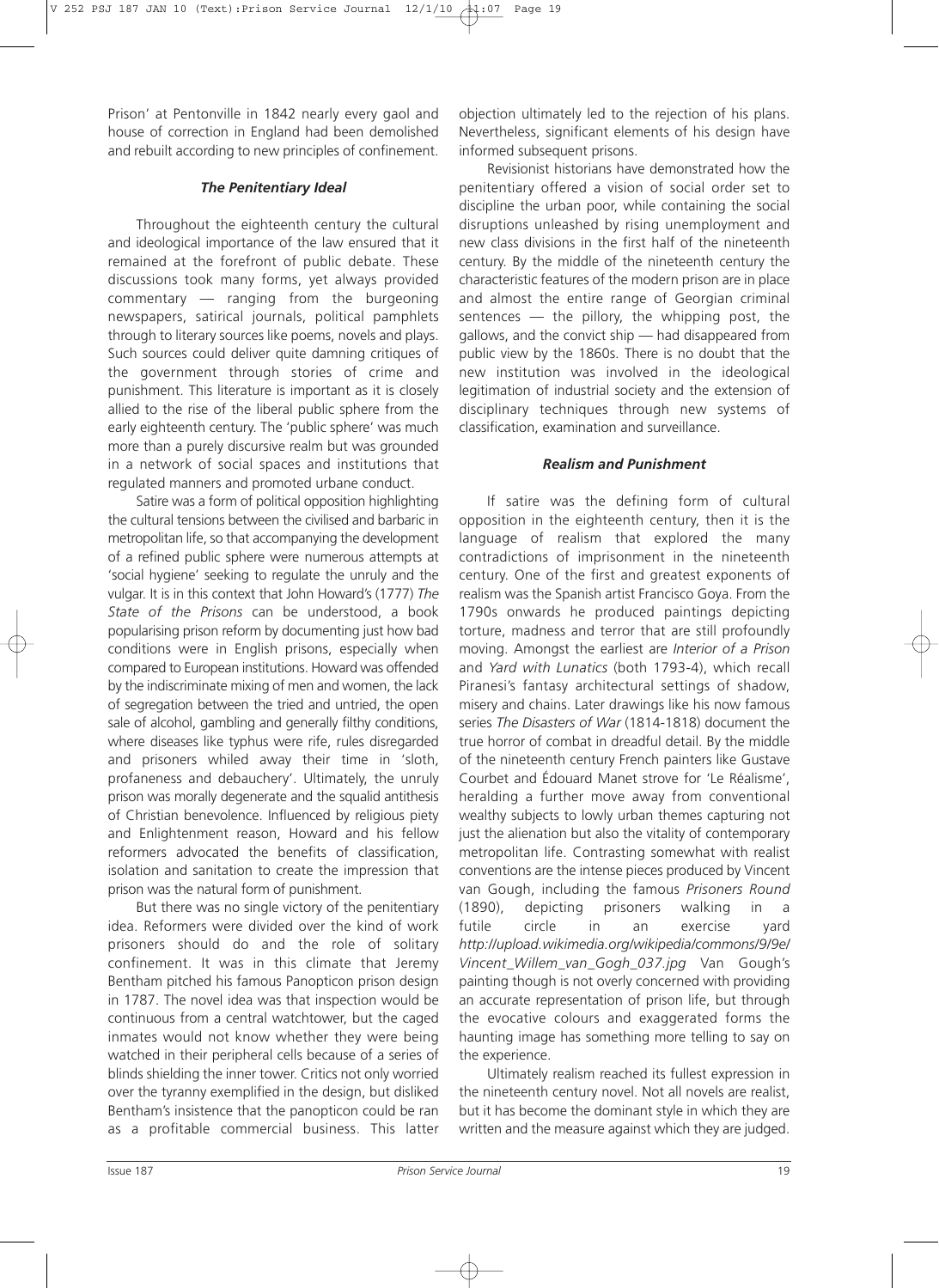Charles Dickens was amongst the first of the great novelists of the city and the prison figures in many of his novels. In his early writing he attacked the influential Philadelphia 'separate system' of prison discipline in his *American Notes* (1842/1906). In this account of his travels he was especially concerned about the damaging effects of the system upon prisoners. A remarkable passage describes<sup>6</sup> a hooded prisoner as a 'man buried alive, to be dug out in the slow round of years; and in the meantime dead to everything but torturing anxieties and horrible despair'. This metaphor of living death is one he returns to in *A Tale of Two Cities* (1859) where the deadening atmosphere of imprisonment pervades the novel, while in *David*

*Copperfield* (1849/50) he makes a number of criticisms of the separate system that some have claimed led to its demise.

Another theme Dickens pursues is the mystery of human identity — where do we come from, are we really who we think we are, do we author our own destinies and so forth. In his finest prison novel, *Little Dorrit* (1855-57), these themes come together in a work where imprisonment structures practically every aspect of the tale. The playwright George Bernard Shaw once claimed the book was more incendiary than Marx's *Das Kapital* in its devastating critique of greedy capitalism and incompetent officialdom. The vast social landscapes drawn by Dickens dramatize the contradictions of

the age by traversing the diverse worlds his characters inhabit. But for all this sweeping panoramic vision a novel like *Little Dorrit* also announces a further paradox, that of an all pervasive prison and an 'omniscient narrator' who is divorced from his 'fictional world' (Carnochan, 1998:394)7 . This is no problem for an author like Dickens as his realism is always blended with earlier styles of writing, including romance, fable, satire and Gothic, but it is a dilemma for those writers seeking to deliver some realistic psychological complexity to the pain their characters experience.

In response much subsequent writing about prison has looked inward to grasp what it is to be

Charles Dickens was amongst the first of the great novelists of the city and the prison figures in many of his novels. In this account of his travels he was especially concerned about the damaging effects of the system upon prisoners.

human. The model for this approach is Victor Hugo's (1829) *The Last Days of the Condemned Man*, which vividly describes a prisoner's struggles to come to terms with his fate. Much later Albert Camus's (1942) *The Stranger*, John Cheever's (1977) *Falconer* and John Banville's (1989) *The Book of Evidence* each provide first person narratives where hope and despair are dynamically interweaved in the stories. In *The Stranger*, for example, those waiting execution worry intensely about the proper functioning of the guillotine — as any fault can mean repeating the same botched operation over and over again. While in Kafka's 'Penal Colony' (1919/1954) the condemned are so resigned to their fate in the grisly

> execution apparatus known as 'The Harrow' that they can be left free to run in the hills, a simple whistle enough to recall them for their execution. Prison systems have also continued to be criticized on a grand scale. Octave Mirbeau's (1898/1995) *Torture Garden* is such an account exposing the hypocrisies of European civilization. Readers soon learn that the narrator is a corrupt, if somewhat incompetent, guide who has left France to study foreign prison systems. On route he meets the extraordinary Clara, the daughter of an opium trader living in China, who convinces him to join her on a journey to a prison in a remote corner of Canton. The second half of the book then goes on to detail the flayings, crucifixions

and numerous other forms of misery endured in beautifully laid out gardens in the heart of the prison: where torture mingles with horticulture, as the decomposing dead fertilize the immaculate floral landscape.

The book is an unmistakable influence on Kafka's (1919/1954) 'In the Penal Colony', but here the sinister torture machine has fallen into disrepair. Where once 'The Harrow' would elaborately carve the sentence of whatever commandment the prisoner had broken on his body, until death provided a merciful release. Now the machine simply stabs the victim quickly to death. Like the *Torture Garden* the story is seen through the eyes of a visiting European dignitary. Although it is the

<sup>6.</sup> Cited in Johnston, H. (2006) '"Buried Alive": Representations of the Separate System in Victorian England', in Mason, P. (ed.) *Captured by the Media: Prison Discourse in Popular Culture*, Devon: Willan, p.108.

<sup>7.</sup> Charnochan, W. B. (1998), 'The Literature of Confinement' in Morris and Rothman (eds.) *The Oxford History of the Prison: The Practice of Punishment in Western Society* (Oxford: Oxford University Press).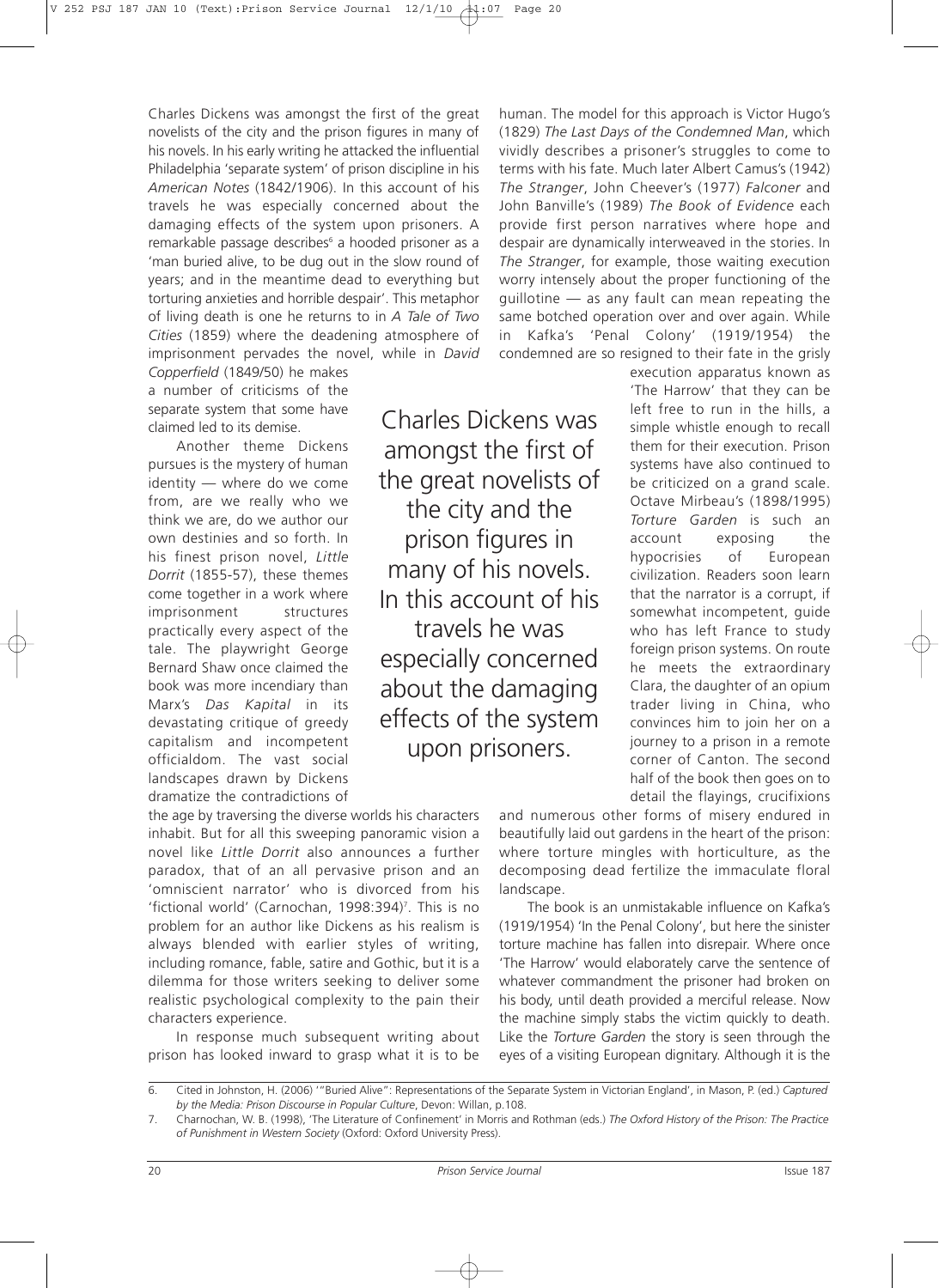executing officer who is finally destroyed by the machine, it is the prophecy that the mechanization of torture and it's associated form of justice — where the accused is always found guilty — will eventually return that menacingly concludes the story. It is this iconography of machine that has shaped the representation of imprisonment in twentieth century media culture, to where we now turn.

#### *Inside the Machine*

While modern punishment now largely takes place away from the gaze of public attention, the role of the mass media in making penal practices more visible is especially important. Understandings of incarceration cannot be divorced from how they are represented in television, film and print. Yet how to

make sense of the relationships in a media-saturated world is by no means easy or unproblematic. One way of analyzing the social character of mediated representation is through the theory of genre. There are now a number of studies of prison films as a genre and several stock features have been identified: escape, riot, camaraderie, violence, injustice and so on. To give one example *The Shawshank Redemption* (1994) is one of the most popular films ever made, while actually 'saying nothing new

about prison' (Mason, 2003:288). It contains all the stock elements of the prison film: sadistic guards, corrupt wardens, masculine solidarity, predatory rapists, eventual escape and a revenge climax. Yet it is the way that the story is told that has shaped the film's popularity. Film critics<sup>8</sup> have compared it to a modern day Gospel parable, as well as a political allegory on recent US history (the corrupt Warden stands for President Nixon) but ultimately it is seen as testimony to the power of Hollywood cinema to move audiences in ways that 'lesser' films do not. In a nuanced analysis of the film Michael Fiddler<sup>9</sup> has shown how the influence of Piranesi's depictions of carceral space inspired the dramatic representation of Shawshank.

Others have noted how the iconography of the machine permeates screen representations of prison<sup>10</sup>. When heroes break inflexible rules or rebel

Understandings of incarceration cannot be divorced from how they are represented in television, film and print.

against injustice, this often results in long periods of solitary confinement, as in films like *Cool Hand Luke* (1967) and *Papillon* (1973) and it is the metaphor of the machine that is fundamental. It is the organising principle from which all other narratives flow: 'escape from the machine, riot against the machine, the role of the machine in processing and rehabilitating inmates, and entering the machine from the free world as a new inmate' (Mason, 2006: 204). In doing so prison films draw on generic conventions that were already established in earlier artistic and literary traditions outlined above. One of the most recurring motifs in all this material is seeing the experience of imprisonment through the eyes of the protagonist entering confinement for the first time, enabling audiences to identify with the character in their struggle with the penal machine.

> Of course, prison films are only one way in which the viewing public see punishment — there are many more genres on television. The prison setting has appeared in popular situation comedies (*Porridge*), light entertainment drama (*Bad Girls*), 'serious' drama (*Buried*), documentary (*Strangeways*) and reality TV (*Banged Up*), while newspaper reporting provides an essential counterweight to fictional representations in the broadcast media and the literary tradition I have been describing. It is important to recognise

though that stories of crime and punishment, when they appear in press reports and documentary programmes, are themselves increasingly told in melodramatic form. This generic blurring does not mean that media audiences are incapable of discriminating between fact and fiction, rather that both are influential in shaping how crime and punishment are understood. Genres do not produce themselves and I now briefly turn to stories told by prisoners, which offer further understandings of prison space.

# *Prison Writing*

Any account of prison writing soon acknowledges that most of the literature is written by privileged prisoners. Not only are they literate, but often they have been imprisoned for political,

<sup>8.</sup> Kermode, M. (2003), *Shawshank Redemption* (London: BFI publishing).

<sup>9.</sup> Fiddler, M. (2007) 'Projecting the Prison: The Depiction of the Uncanny in *The Shawshank Redemption*', in *Crime, Media, Culture*, 3(2):192-206.

<sup>10.</sup> Mason, P. (2006), 'Relocating Hollywood's Prison Film Discourse', in Mason, P. (ed.).